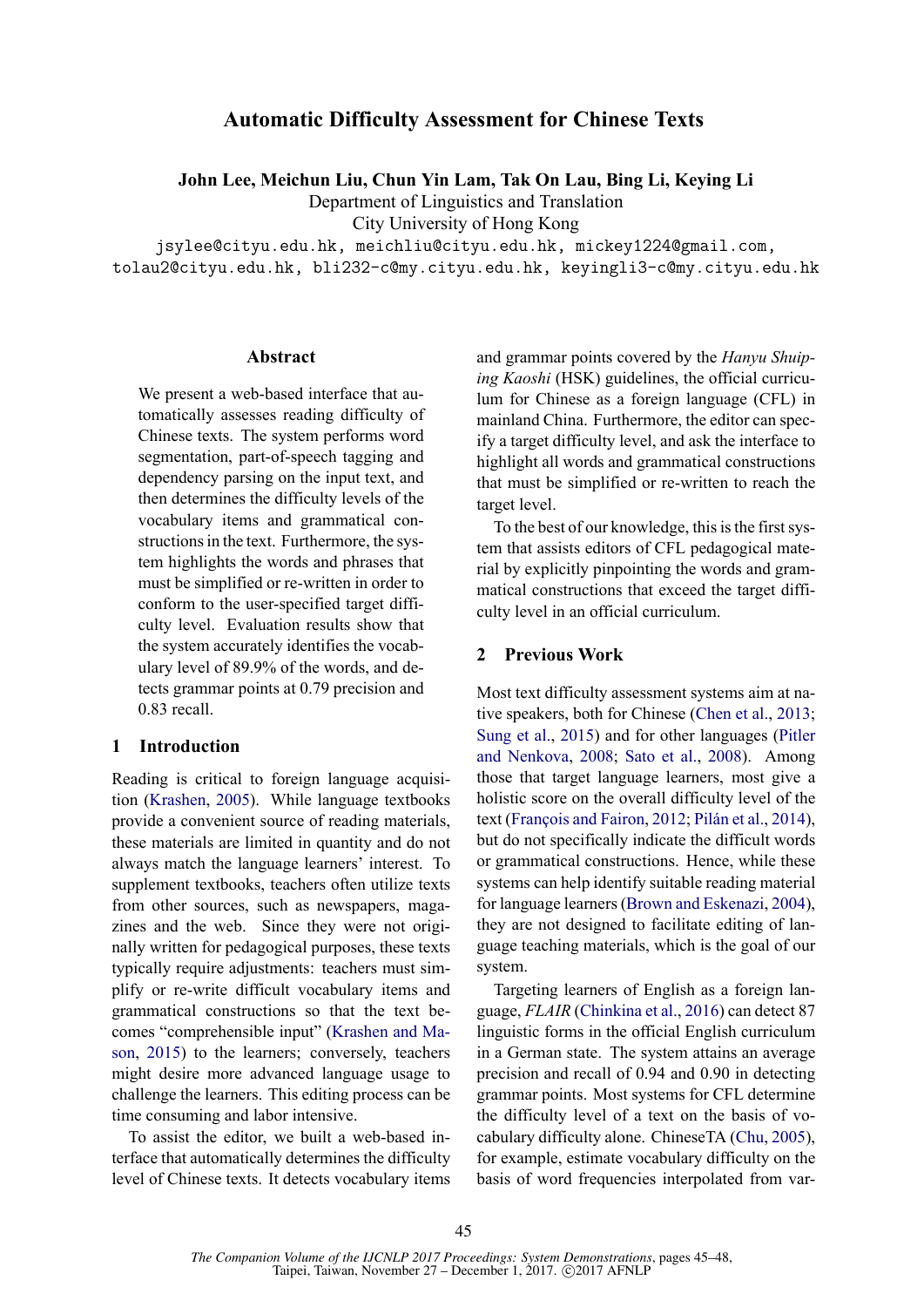| Sentence   | 据说,           | 齐白石                          | 一开始      | 画       | 的  | 虾        |           | 重                                                                                                  | 写真        |
|------------|---------------|------------------------------|----------|---------|----|----------|-----------|----------------------------------------------------------------------------------------------------|-----------|
|            | jushuo        | gibaishi                     | vikaishi | hua     | de | xia      | tai       | zhong                                                                                              | xiezhen   |
|            | 'reportedly'  | 'Oibaishi' 'at first'        |          | 'paint' | DE | 'shrimp' | too       | 'emphasize'                                                                                        | 'realism' |
|            |               |                              |          |         |    |          |           | "It is said that realism was overly emphasized in the shrimps painted by Qibaishi in early times." |           |
| Vocabulary |               | NR                           |          |         |    | 6+       |           |                                                                                                    | n+        |
| Grammar    |               |                              |          |         |    |          |           |                                                                                                    |           |
|            | Parenthetical | Relative clause with subject |          |         |    |          | Adverb of | Verbal predicate                                                                                   |           |
|            | expression    | and predicate                |          |         |    |          | degree    |                                                                                                    |           |

Table 1: Vocabulary and grammar difficulty level of an example sentence, according to the HSK scale. "NR" refers to a proper noun; 6+ is the vocabulary level attributed to words not found in the HSK vocabulary lists.

| Lv | Vocab. | Gram.  | $\mathbf{L} \mathbf{v}$ | Vocab. | Gram.  |
|----|--------|--------|-------------------------|--------|--------|
|    | items  | points |                         | items  | points |
|    | 150    | 35     |                         | 1200   | 38     |
|    | 150    | 58     | 5                       | 2500   | 39     |
|    | 600    | 68     | 6                       | 5000   | 28     |

Table 2: Number of vocabulary items and grammar points at each HSK level



Figure 1: Parse tree pattern, in Stanford Dependencies for Chinese, for detecting the grammar point "Determiner and classifier"

ious corpora. The *Guidelines for CLT Materials Development* website (http://www.cltguides.com), the system that is most similar to ours, also concentrates on vocabulary assessment. It can detect a number of grammar constructions, but does not indicate their HSK levels or specific grammar points.

## **3 System Description**

For Chinese as a foreign language, the two major assessment scales are the *Test of Chinese as a Foreign Language* (Zeng, 2014) and the *Hanyu Shuiping Kaoshi* (HSK) (Hanban, 2014). Both contain six levels and can be mapped to the Common European Framework of Reference for Languages, a global standard for measuring foreign language proficiency. Our system adopts HSK, the more widely used of the two in mainland China.

Upon input of any Chinese passage, the system

performs word segmentation, POS tagging and dependency parsing using the Stanford Parser (Manning et al., 2014). It then offers difficulty assessment in terms of vocabulary and grammar (Section 3.1), and guides the user in editing the sentence towards the target difficulty level (Section 3.2).

### **3.1 Difficulty assessment**

The HSK guidelines provide a vocabulary list and a set of grammar points for each level; as shown in Table 2), there are a total of 9,600 vocabulary items and 266 grammar points. For vocabulary assessment, the system matches each word with these lists, but does not assess the difficulty level of proper nouns, except those included in the HSK scheme. Table 1 shows an example sentence; the vocabulary difficulty levels of its word range from level 1 (e.g., *tai* 'too') to 6+ (e.g., *xiezhen* 'realism'); *Qibaishi*, a proper name, is not assigned any level.

For grammar assessment, we manually crafted parse tree patterns for the grammar points. A pattern may contain a combination of constraints in lexical, POS and dependency features. Figure 1 shows the pattern for the grammar point "Determiner and classifier" (指示代词和量词), requiring a noun to have two modifiers in the 'det' and 'clf' relations. The system performs dependency parsing on the input text, and then searches for matching parse tree patterns. In Table 1, the sentence exhibits four grammar points, the highest of which is the use of "Parenthetical expression" (*jushuo*, 'reportedly'), at level 5.

Most grammar points in the HSK guidelines provide concrete examples. The only exception is the grammar point for quadrasyllabic idiomatic expressions (成語), for which we use a list of about 1,000 expressions collected from Wiktionary. Further, three grammar points — semantic passive (意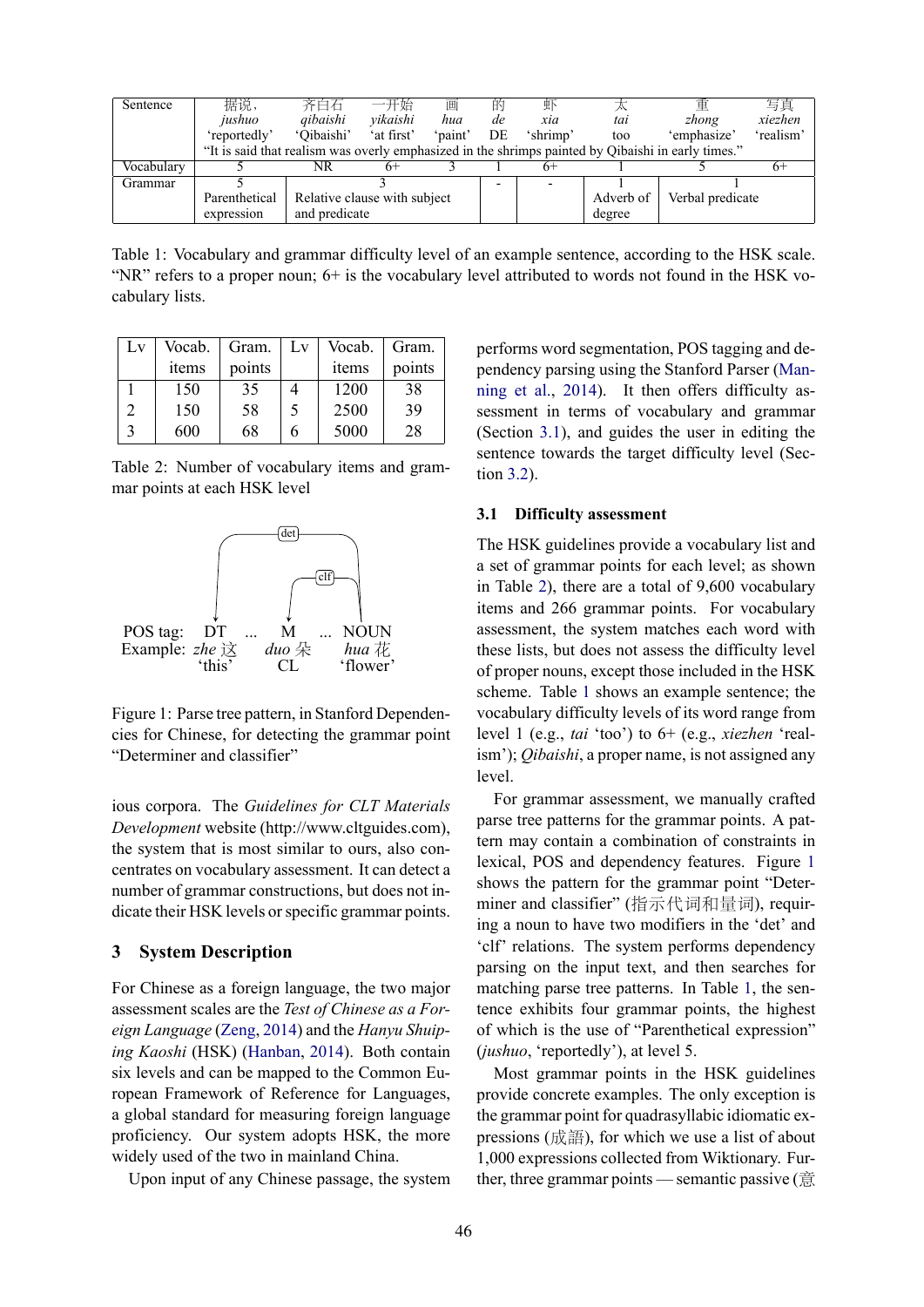# **Difficulty assessment for Chinese text**

| Hin |                  | Vocab: 5 | Grammar: 5.9 插入语                      |   | e the vocabulary level and grammar constructions           |
|-----|------------------|----------|---------------------------------------|---|------------------------------------------------------------|
|     | 据说,              |          |                                       |   | 齐白石 一开始 画 的 虾 太 重 写真 。                                     |
|     |                  |          | 据说, 齐白石 一开始 画 的 虾 太 重 写真 。            |   |                                                            |
|     |                  |          |                                       |   |                                                            |
|     |                  |          |                                       |   |                                                            |
|     |                  |          | <b>Vocabulary Level Grammar Level</b> |   |                                                            |
|     | HSK <sub>4</sub> |          | HSK <sub>3</sub>                      | ▼ | Words already separated by space $\blacksquare$<br>Analyze |

Figure 2: Screenshot of the system on input of the Chinese sentence in Table 1, with level 4 as the target vocabulary level, and level 3 as the target grammar level. The interface (i) highlights in yellow all words (*jushuo* 'reportedly', *yikaishi* 'at first', *xia* 'shrimp', *zhong* 'emphasize', and *xiezhen* 'realism') that exceed level 4; and (ii) underlines in red all grammatical points (*jushuo*) that exceed level 3.

义上的被动词), rhetorical questions with interrogative pronouns (用疑问代词的反问句) and directional complement (趋向补语) — require deeper semantic analysis, and thus have not been implemented.

## **3.2 Editing**

If the user specifies the target vocabulary level and grammar level, the interface highlights in yellow all words that exceed the target level, and underlines in red all words participating in grammar structures that exceed the target level. For detailed information, the user can mouse over each word to view the vocabulary level detected, as well as the name of the grammatical structure detected (Figure 2). The user can edit the text accordingly, then re-submit the updated version for assessment, in an iterative manner until the text reaches the desired level of difficulty, or when the percentage of words exceeding the level falls below an accepted threshold, as shown by the distribution of statistics at the bottom of the page.

In case the system's word segmentation is inaccurate, the user may correct it and re-submit the text with the option "Words already separated by space", thereby asking the system to adopt the manual segmentation.

| Level | # sentences | $#$ words | # grammar |
|-------|-------------|-----------|-----------|
|       |             |           | points    |
|       | 18          | 105       | 69        |
| 2     | 51          | 407       | 296       |
| 3     | 52          | 639       | 403       |
| 4     | 60          | 1241      | 540       |
| 5     | 65          | 1211      | 577       |
| 6     | 85          | 1970      | 801       |

Table 3: Statistics of the evaluation dataset

## **4 Evaluation**

In order to evaluate system performance, we harvested sentences from sample HSK exams from levels 1 to 6, obtained from the chinesetest.cn website. Our dataset contained a total of 331 sentences, including all sentences in the "Reading" sections of the examination papers for levels 1 to 4, and all sentences from reading comprehension exercises for levels 5 and 6. We performed manual word segmentation on these sentences, and annotated the HSK levels of each individual word and grammatical construction; Table 3 shows statistics of this dataset.

We evaluated system performance on both vocabulary and grammar assessment on this dataset; Table 4 presents the results according to HSK level. For vocabulary assessment, using automatic word segmentation, the system correctly recog-